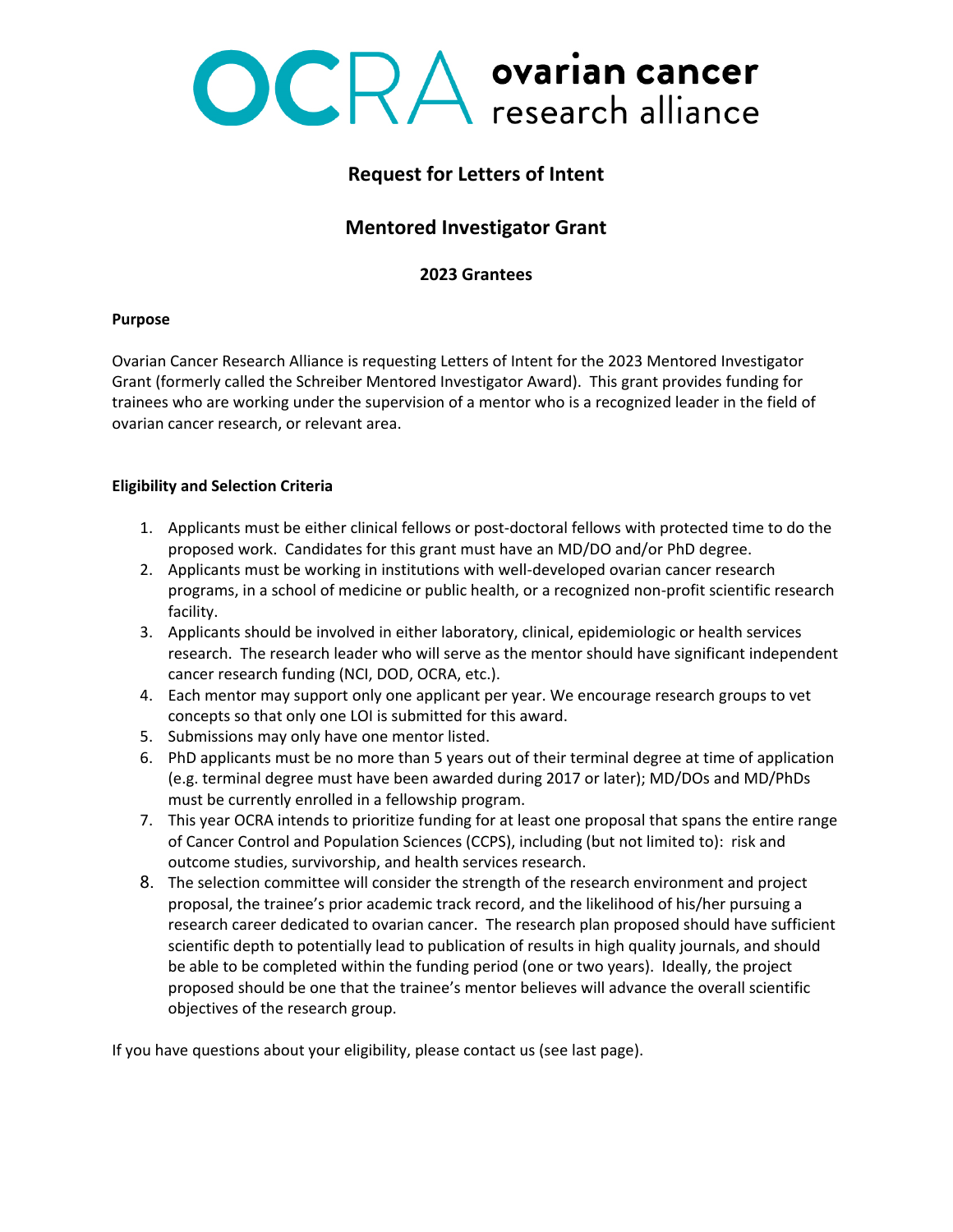#### **Terms of Grant**

The Mentored Investigator Grant provides a total of \$75,000USD to be used over one or two years. Although the trainee may take part in some non-research activities (e.g. class work, clinical activities), at least 80% effort should be devoted to research during the tenure of the OCRA grant.

It is the mentor's responsibility to assure that a trainee who receives this grant submits the required activation material and progress reports (narrative and financial) throughout the award cycle. Any publications or presentations of work resulting from this grant should acknowledge support from OCRA.

#### **Selection Process**

Letters of Intent will be reviewed by the Ovarian Cancer Research Alliance's Scientific Advisory Committee (SAC), which is comprised of distinguished members of the medical, research and patient advocacy community from across the United States. The majority of LOIs will be triaged at this stage; only a fraction of those submitting LOIs will be invited to submit full proposals.

#### **Timeline**

The submission deadline for LOIs is 5:00pm ET on April 7, 2022. Late submissions and extension requests are not permitted. All applicants will be notified of their status in late May. For those selected to submit full proposals, full proposals will be due in mid-June 2022.

#### **Application Process**

Letters of Intent must be submitted in English via the [proposalCENTRAL website](https://proposalcentral.com/GrantOpportunities.asp?GMID=99) [\(https://proposalcentral.com/GrantOpportunities.asp?GMID=99\)](https://proposalcentral.com/GrantOpportunities.asp?GMID=99) by 5:00pm ET on April 7, 2022.

The proposalCENTRAL website is easy to use and will lead you through the completion of the LOI. We recommend you log into the website soon and familiarize yourself with the website as well as the required parts of the LOI.

The LOI includes basic contact information for the applicant, as well as a scientific abstract of the proposed research project, which should be presented in 6,000 characters or less (including spaces). The applicant's biosketch and the proposed mentor's biosketch are also required. No figures, references, appendices, budgets or letters of recommendation or collaboration are required or accepted at this stage. Approval for the care and use of animals in a laboratory setting will be verified at time of activation (do not include with LOI). Each candidate may submit only one LOI per cycle.

Answers to frequently asked questions about the application process are available online [here](https://ocrahope.org/research/for-grantees/grant-application-faq/) [\(https://ocrahope.org/research/for-grantees/grant-application-faq/\)](https://ocrahope.org/research/for-grantees/grant-application-faq/).

#### **Technical Support**

If you are having technical problems with the proposalCENTRAL website, technical assistance is available from 8:30am – 5pm EST (GMT -4) by phone 800-875-2562 for toll-free in the U.S. and Canada or +1 703 964-5840, and by email: [pcsupport@altum.com.](mailto:pcsupport@altum.com)